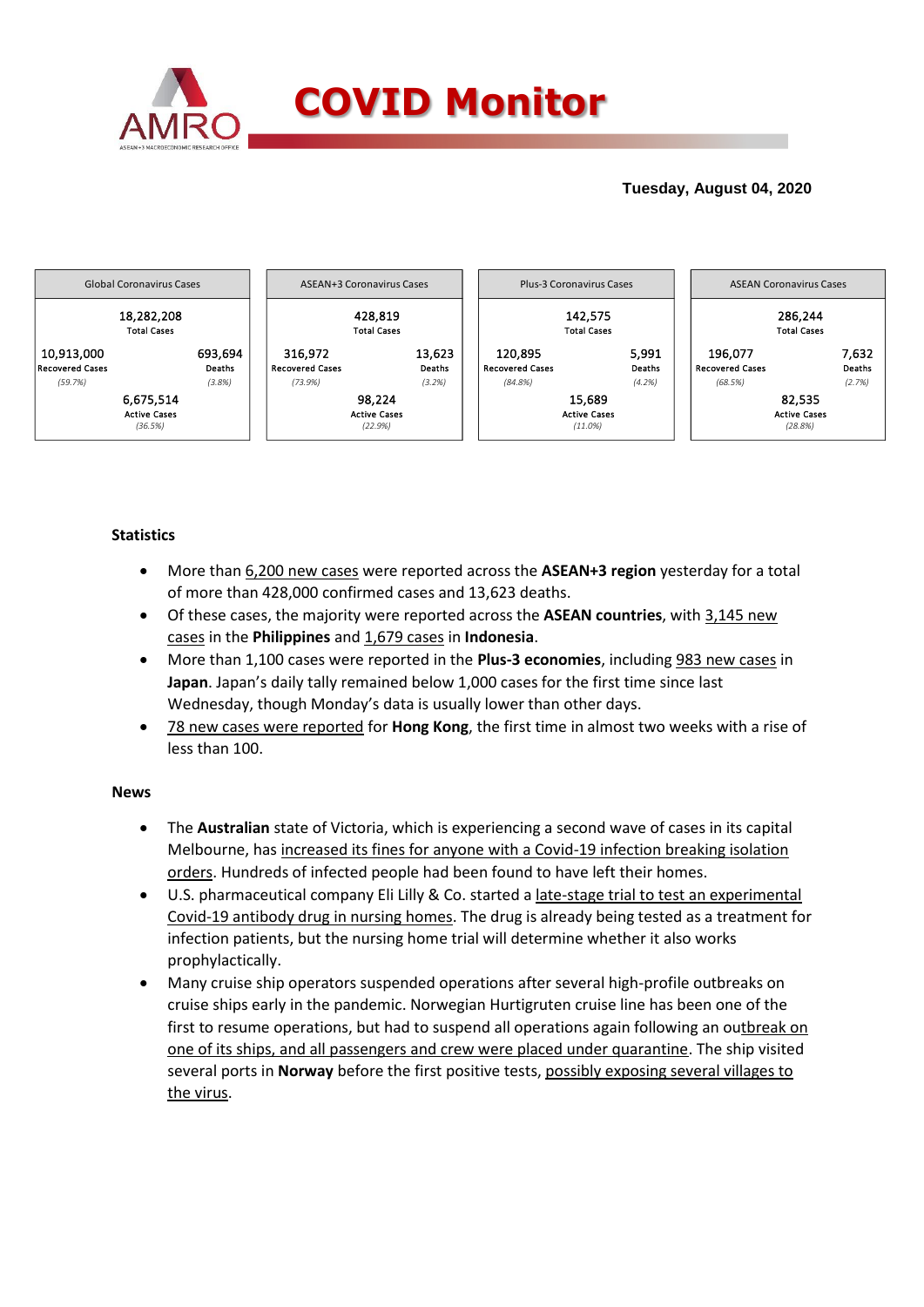

#### Overview of Confirmed COVID-19 Cases

| Data as of 3/8/2020 |  |  |
|---------------------|--|--|
|                     |  |  |

| Economy               | <b>Total</b><br>Cases | Cases per 1M   | <b>New</b><br>Cases | <b>New Cases per</b> | <b>New Cases</b>    | <b>ANew</b>        | ∆% New<br>Cases          | <b>Total</b><br><b>Deaths</b> | <b>New</b>              | <b>Fatality</b> | <b>Total</b>       | Recovery                 | <b>Active</b><br>Cases |
|-----------------------|-----------------------|----------------|---------------------|----------------------|---------------------|--------------------|--------------------------|-------------------------------|-------------------------|-----------------|--------------------|--------------------------|------------------------|
|                       |                       | Population     |                     | 1M Pop.              | $(7$ -day avg $)^1$ | Cases              |                          |                               | <b>Deaths</b>           | <b>Rate (%)</b> | Recovered          | Rate $(%)2$              |                        |
| Global                | 18,282,208            |                | 202,692             |                      |                     | $-26,345$          | 1.1                      | 693,694                       | 4,334                   | 3.8             | 10,913,000         | 59.7                     | 6,675,514              |
| ASEAN+3<br>Plus-3     | 428,819               |                | 6,219               |                      |                     | $-2,109$<br>$-362$ | 1.5<br>0.8               | 13,623                        | 120<br>8                | 3.2<br>4.2      | 316,972<br>120,895 | 73.9<br>84.8             | 98,224                 |
| <b>ASEAN</b>          | 142,575<br>286,244    |                | 1,131<br>5,088      |                      |                     | $-1,747$           | 1.8                      | 5,991<br>7,632                | 112                     | 2.7             | 196,077            | 68.5                     | 15,689<br>82,535       |
|                       |                       |                |                     |                      |                     |                    |                          |                               |                         |                 |                    |                          |                        |
| China                 | 84,464                | 60             | 36                  | 0.0                  |                     | $-7$               | 0.0                      | 4,634                         | $\pmb{0}$               | 5.5             | 79,030             | 93.6                     | 800                    |
| Hong Kong, China      | 3,589                 | 470            | 78                  | 10.2                 |                     | $-37$              | 2.2                      | 38                            | 3                       | 1.1             | 2,037              | 56.8                     | 1,514                  |
| Japan                 | 40,099                | 319            | 983                 | 7.8                  |                     | $-329$             | 2.5                      | 1,018                         | 5                       | 2.5             | 26,476             | 66.0                     | 12,605                 |
| Korea                 | 14,423                | 277            | 34                  | 0.7                  |                     | 11                 | 0.2                      | 301                           | $\Omega$                | 2.1             | 13,352             | 92.6                     | 770                    |
|                       |                       |                |                     |                      |                     |                    |                          |                               |                         |                 |                    |                          |                        |
| Indonesia             | 113,134               | 419            | 1,679               | 6.2                  |                     | 160                | 1.5                      | 5,302                         | 66                      | 4.7             | 70,237             | 62.1                     | 37,595                 |
| Malaysia              | 9,001                 | 271            | $\overline{2}$      | 0.1                  |                     | $-12$              | 0.0                      | 125                           | $\pmb{0}$               | 1.4             | 8,668              | 96.3                     | 208                    |
| Philippines           | 106,330               | 966            | 3,145               | 28.6                 |                     | $-1,808$           | 3.0                      | 2,104                         | 45                      | 2.0             | 65,821             | 61.9                     | 38,405                 |
| Singapore             | 53,051                | 9,304<br>49    | 226                 | 39.6                 |                     | $-87$<br>$-2$      | 0.4                      | 27<br>58                      | $\mathbf 0$<br>$\Omega$ | 0.1             | 47,179             | 88.9                     | 5,845                  |
| Thailand              | 3,320                 |                | 3                   | 0.0                  |                     |                    | 0.1                      |                               |                         | $1.7$           | 3,142              | 94.6                     | 120                    |
| Brunei Darussalam     | 141                   | 313            | $\mathbf 0$         | 0.0                  |                     | 0                  | 0.0                      | $\overline{\mathbf{3}}$       | $\mathbf 0$             | 2.1             | 138                | 97.9                     | $\mathbf 0$            |
| Cambodia              | 240                   | 14             | $\mathbf 0$         | 0.0                  |                     | 0                  | 0.0                      | 0                             | $\mathbf 0$             | 0.0             | 197                | 82.1                     | 43                     |
| Lao PDR               | 20                    | 3              | 0                   | 0.0                  |                     | 0                  | 0.0                      | 0                             | 0                       | 0.0             | 19                 | 95.0                     | $\mathbf{1}$           |
| Myanmar               | 355                   | $\overline{7}$ | $\overline{2}$      | 0.0                  | Nwm                 | $\overline{2}$     | 0.6                      | 6                             | $\mathbf 0$             | 1.7             | 302                | 85.1                     | 47                     |
| Vietnam               | 652                   | $\overline{7}$ | 31                  | 0.3                  |                     | 0                  | 5.0                      | $\overline{7}$                | $\mathbf{1}$            | 1.1             | 374                | 57.4                     | 271                    |
|                       |                       |                |                     |                      |                     |                    |                          |                               |                         |                 |                    |                          |                        |
| Belgium               | 70,314                | 6,105          | 465                 | 40.4                 |                     | 18                 | 0.7                      | 9,850                         | 5                       | 14.0            | 17,598             | 25.0                     | 42,866                 |
| France                | 213,093               | 3,279          | J.                  | ÷.                   |                     | ٠                  | $\overline{\phantom{a}}$ | 30,268                        | 118                     | 14.2            | 72,408             | 34.0                     | 110,208                |
| Germany               | 212,111               | 2,556          | 891                 | 10.7                 |                     | 676                | 0.4                      | 9,154                         | $\pmb{0}$               | 4.3             | 193,594            | 91.3                     | 9,363                  |
| Italy                 | 248,229               | 4,121          | 159                 | 2.6                  |                     | $-79$              | 0.1                      | 35,166                        | 12                      | 14.2            | 200,589            | 80.8                     | 12,474                 |
| Netherlands           | 55,786                | 3,228          | 378                 | 21.9                 |                     | -9                 | 0.7                      | 6,169                         | $\mathbf 0$             | 11.1            |                    | $\overline{\phantom{a}}$ |                        |
| Spain                 | 297,054               | 6,338          | J.                  | ÷.                   |                     | ÷,                 | $\sim$                   | 28,752                        | 27                      | 9.7             | 150,376            | 50.6                     | 53,521                 |
| Switzerland           | 35,616                | 4,119          | 66                  | 7.6                  |                     | $-72$              | 0.2                      | 1,981                         | 0                       | 5.6             | 31,500             | 88.4                     | 2,135                  |
| <b>United Kingdom</b> | 307,251               | 4,568          | 932                 | 13.9                 |                     | 185                | 0.3                      | 46,295                        | 9                       | 15.1            |                    | $\overline{\phantom{a}}$ |                        |
| Brazil                | 2,750,318             | 13,011         | 16,641              | 78.7                 |                     | $-9,159$           | 0.6                      | 94,665                        | 561                     | 3.4             | 2,098,976          | 76.3                     | 556,677                |
| Canada                | 118,973               | 3,146          | 205                 | 5.4                  |                     | $-40$              | 0.2                      | 8,995                         | 5                       | 7.6             | 103,284            | 86.8                     | 6,694                  |
| Chile                 | 361,493               | 18,578         | 1,762               | 90.6                 |                     | $-311$             | 0.5                      | 9,707                         | 99                      | 2.7             | 333,976            | 92.4                     | 17,810                 |
| Mexico                | 443,813               | 3,492          | 4,767               | 37.5                 |                     | $-86$              | 1.1                      | 48,012                        | 266                     | 10.8            | 353,442            | 79.6                     | 42,359                 |
| Peru                  | 433,100               | 13,195         | 4,250               | 129.5                |                     |                    | 1.0                      | 19,811                        | 197                     | 4.6             | 298,091            | 68.8                     | 115,198                |
| <b>United States</b>  | 4,693,889             | 14,179         | 45,179              | 136.5                |                     | $-1,780$           | 1.0                      | 155,157                       | 542                     | 3.3             | 1,513,446          | 32.2                     | 3,025,286              |
|                       |                       |                |                     |                      |                     |                    |                          |                               |                         |                 |                    |                          |                        |
| Australia             | 18,730                | 721            | 412                 | 15.9                 |                     | $-11$              | 2.2                      | 232                           | 11                      | 1.2             | 10,623             | 56.7                     | 7,875                  |
| India                 | 1,855,745             | 1,355          | 52,050              | 38.0                 |                     | $-922$             | 2.9                      | 38,938                        | 803                     | 2.1             | 1,230,509          | 66.3                     | 586,298                |
| Iran                  | 312,035               | 3,708          | 2,598               | 30.9                 |                     | $-87$              | 0.8                      | 17,405                        | 215                     | 5.6             | 270,228            | 86.6                     | 24,402                 |
| Russia                | 854,641               | 5,829          | 5,364               | 36.6                 |                     | $-23$              | 0.6                      | 14,183                        | 79                      | 1.7             | 652,372            | 76.3                     | 188,086                |
| Saudi Arabia          | 280,093               | 8,057          | 1,258               | 36.2                 |                     | -99                | 0.5                      | 2,949                         | 32                      | $1.1$           | 242,055            | 86.4                     | 35,089                 |
| South Africa          | 516,862               | 8,655          | 5,377               | 90.0                 |                     | $-2,818$           | 1.1                      | 8,539                         | 173                     | 1.7             | 358,037            | 69.3                     | 150,286                |

Source: Haver Analytics, sourced from John Hopkins University; AMRO staff calculations.

Notes: New cases since previous day. ∆% refers to percentage change since previous day. Fatality rate measured as deaths per confirmed infections.<br>1/ Since January 31, 2020.<br>2/ Recovery rate is a proxy for the stage of the